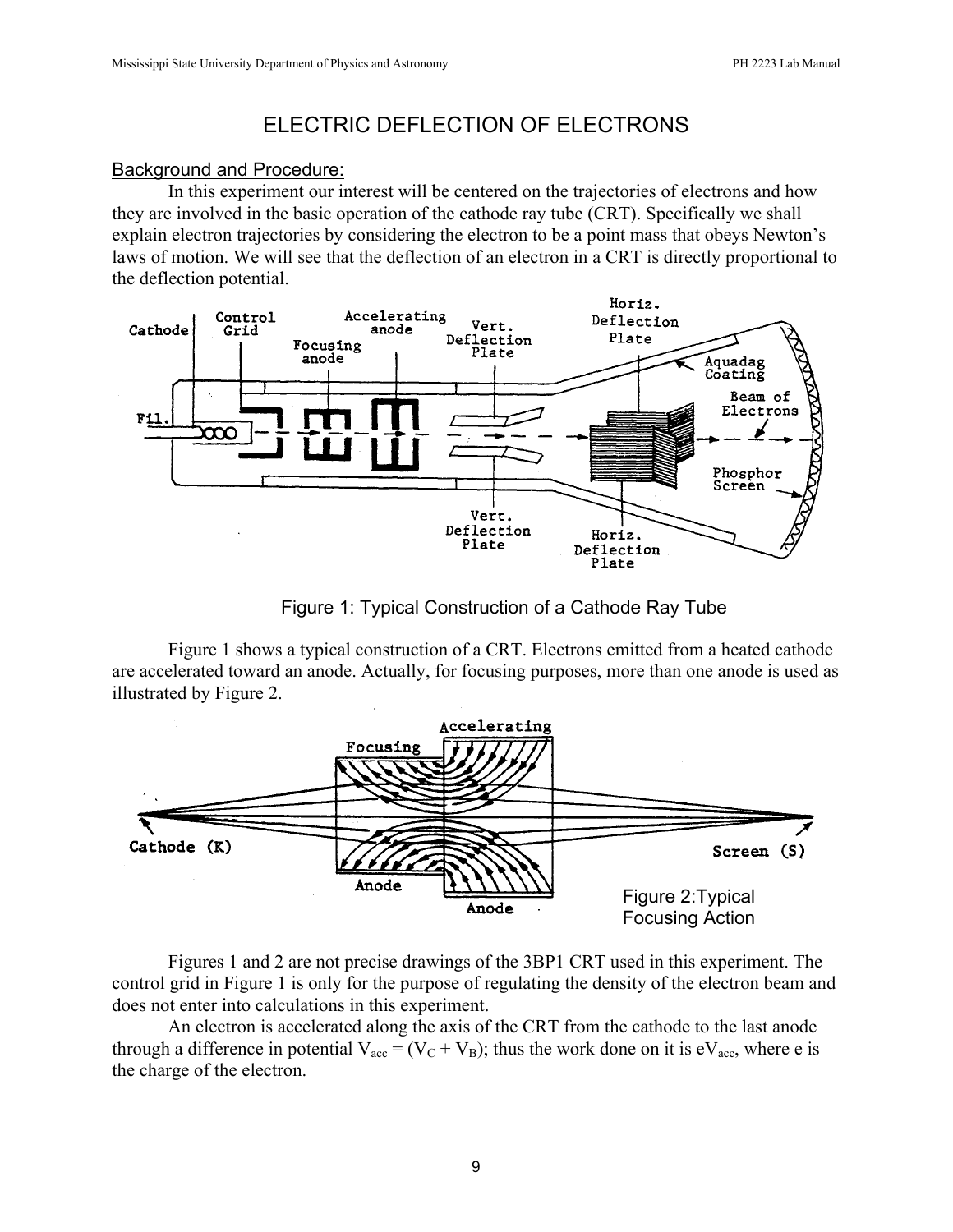This work is the change in kinetic energy and, since the electron started from rest, the final kinetic energy is

$$
\frac{1}{2}mv_z^2 = eV_{acc}.
$$

From this the emerging speed may be computed if other quantities are known. Here the axis of the tube is taken as the z axis.

The electron enters the region between the deflection plates; it has an electric *field*  directed toward the negative plate.



While the electron is between the plates there is an electric force directed toward the positive plate; its magnitude is

$$
F = e E.
$$

Consequently its acceleration is given by Newton's second law.

$$
a = \frac{F}{m} = \frac{eE}{m}
$$

This acceleration is, of course, towards the positive plate. The electron is given a lateral component of velocity  $v_x$ 

$$
v_x = a \ t_1
$$

where  $t_1$  is the time while between the plates

$$
t_1 = \frac{\ell}{\nu_z}
$$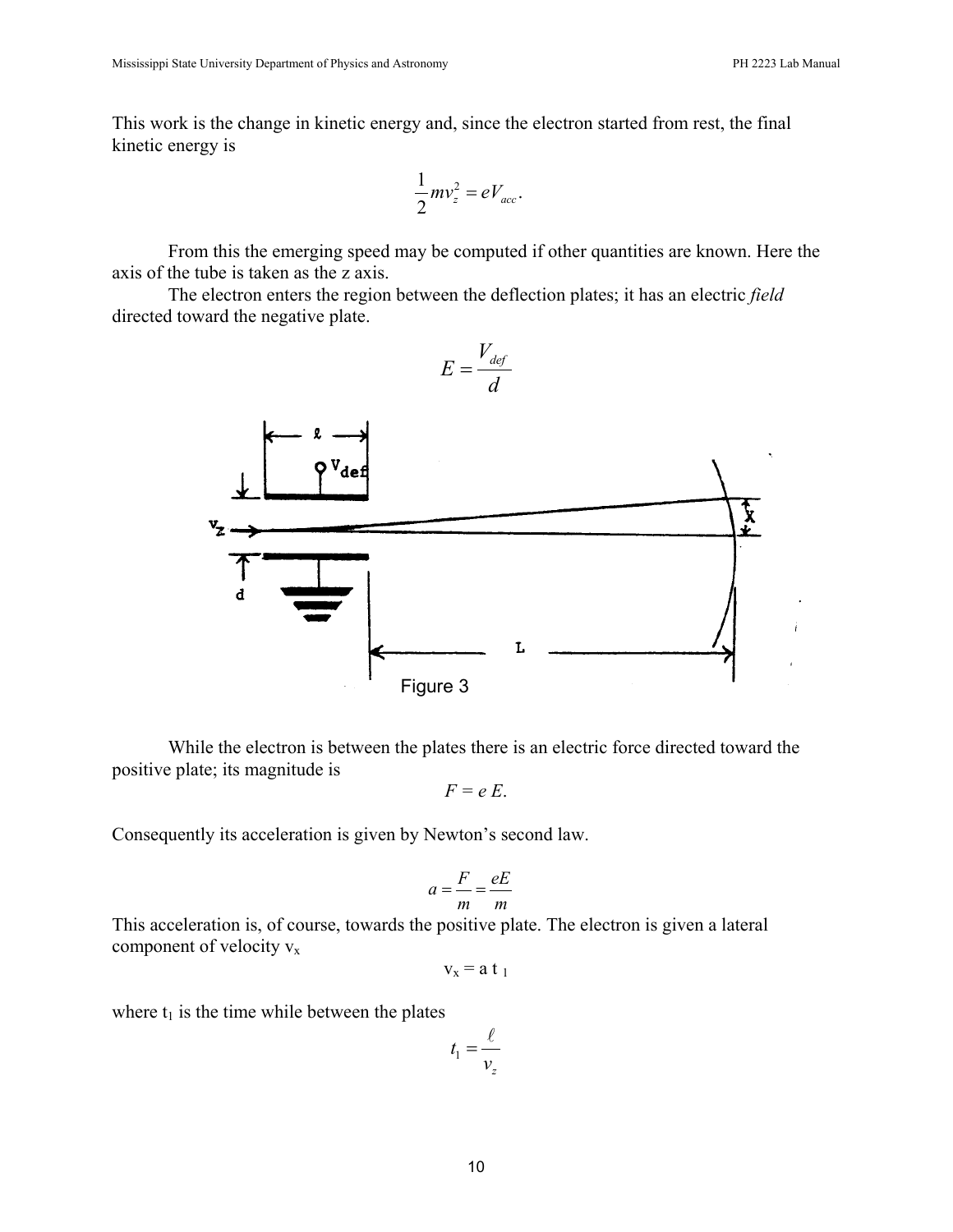and is displaced laterally an amount  $x_1$ 

$$
x_1 = \frac{1}{2} a t_1^2.
$$

After emerging from between the plates the electron, no longer in the electric field, travels at constant velocity to the screen and, because of a lateral component of velocity, it continues to be displaced laterally an additional amount  $x_2$ 

$$
x_2 = v_x t_2
$$

where  $t_2$  is the transit time to the screen

$$
t_2 = \frac{L}{v_z}.
$$

The total lateral displacement is, of course,

$$
x = x_1 + x_2.
$$

#### EQUIPMENT SETUP

The electrical connections are shown schematically in Figure 4 and pictorially in Figure 5. The deflecting plate leads are labeled x and y for horizontal and vertical. Both sets of plates produce deflections perpendicular to the tube axis that was labeled the z-axis above. We will use the horizontal deflecting plates in this experiment. The vertical plates are grounded to prevent an unwanted buildup of charge. Reverse the x connector to change the direction of deflection. (The resistors are already attached to the connectors.) The resistor in the cathode lead and the connection between terminals 2 and 3 are actually in the tube base rather than inside the glass tube itself.

IMPORTANT: If the regulated power supply that you are using does not look like the one at the top of Figure 5, check to see if it is Model No. IP-32. If it is, use the connections indicated at the lower left of Figure 5.

The filament (yellow) leads must be connected to the 6.3 volt AC supply. Notice that C+ is connected to B-, that one of each set of deflection plates and B+ are connected to ground.

After you make the electrical connections, turn the regulated power supply on to standby for about a minute while the cathode heats before turning to the DC on position. With the B supply somewhere above halfway on the range adjust the DC supply for a sharp, well-focused spot. The deflecting potential should be on zero while you are doing this. Notice that the spot is not at the center of the screen. The reason for this will be brought out in a later experiment. For the time being measure all displacements from this spot.

Record  $V_{\text{acc}}$  (=  $V_C + V_B$ ) (use the meter-select switch to have the meter indicate the voltage of interest) and record the displacement on the screen for several different deflecting potentials up to the maximum amount in each direction.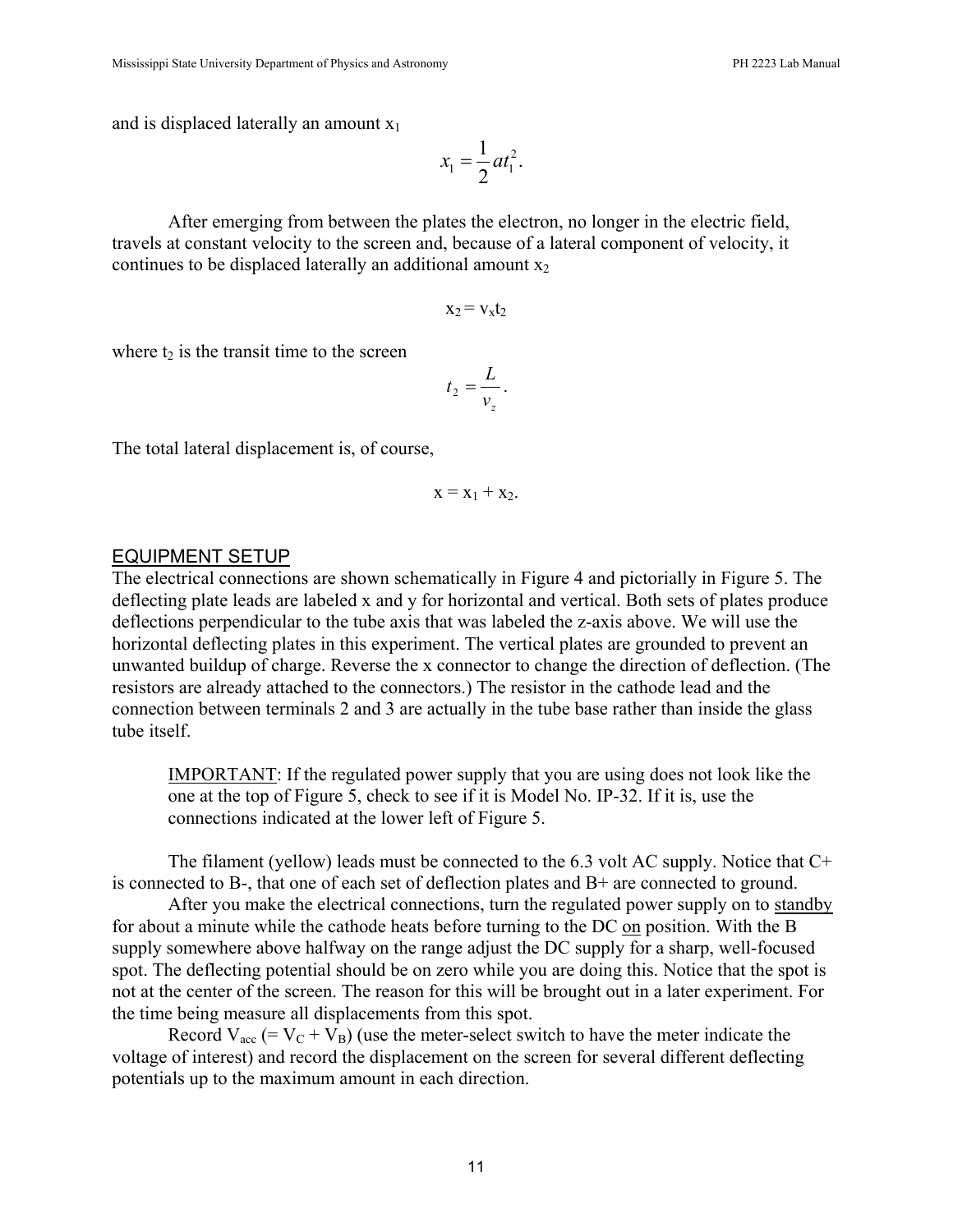Unfortunately the marks on the screen of the CRT are in inches and, therefore, should be changed to metric units where detailed calculations are made, as in Part I of the analysis.

In construction most cathode ray tubes have deflection plates which are flared at the rear rather than parallel as in the above discussion. The final results are quite similar but precise computations are more complicated; so we shall, continue with the parallel plate equivalent. For purposes of calculations use the following values for the 3BP1 CRT:  $\ell = 2$  cm,  $d = .55$  cm,  $L =$ 11.8 cm and, of course, the charge and mass of the electron are  $e = 1.6 \times 10^{-19}$  coulomb; m = 9.1  $x 10^{-31}$  kg.